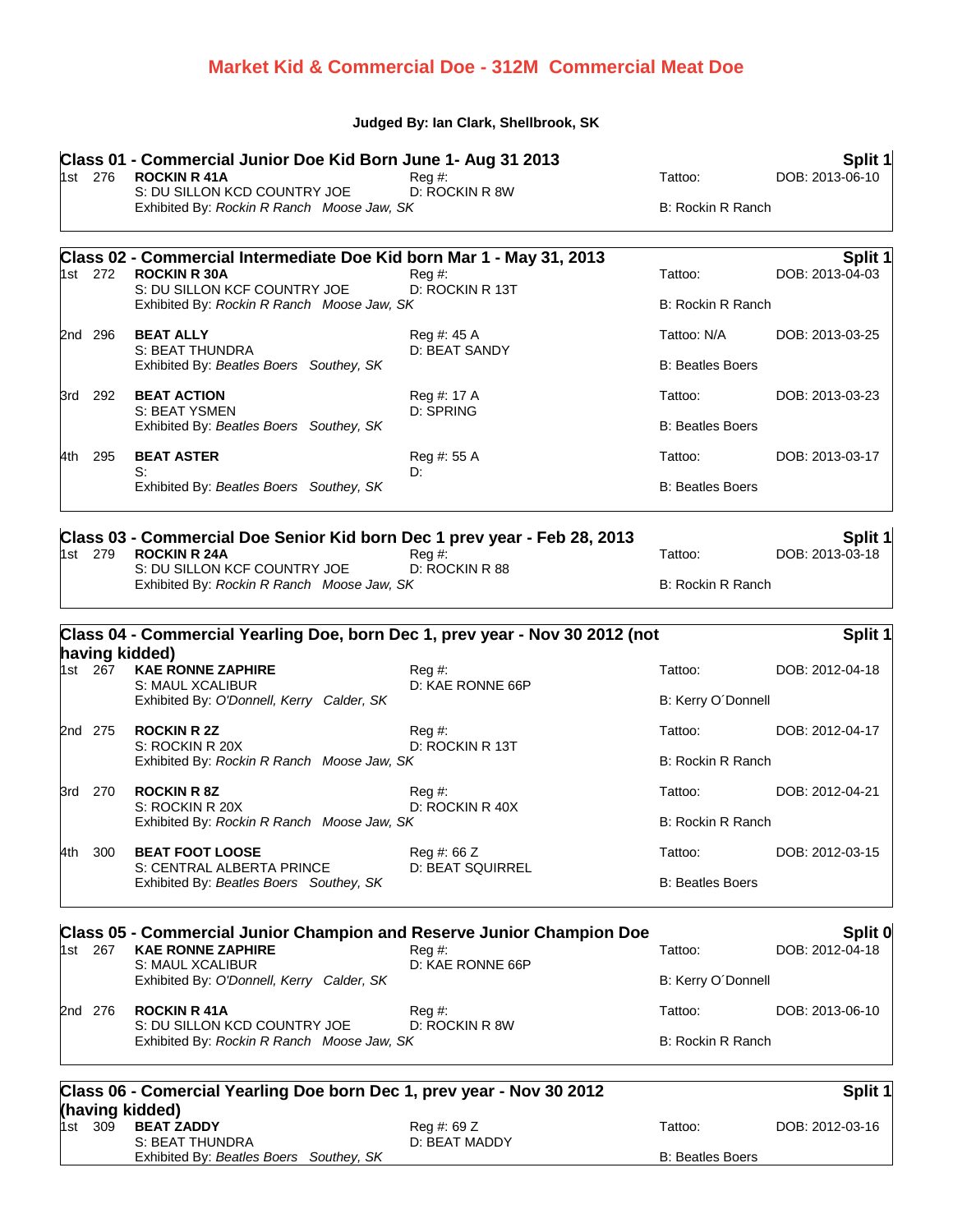|                    | Class 07 - Comercial Doe born Dec 1, prev year - Nov 30, 2011 (having                         |                                           |                          | Split 1                  |
|--------------------|-----------------------------------------------------------------------------------------------|-------------------------------------------|--------------------------|--------------------------|
| kidded)<br>1st 282 | <b>ROCKIN R 2Y</b>                                                                            | $Reg#$ :                                  | Tattoo:                  | DOB: 2011-04-10          |
|                    | S:<br>Exhibited By: Rockin R Ranch Moose Jaw, SK                                              | Dτ                                        | B: Rockin R Ranch        |                          |
| 2nd 304            | <b>BEAT CHICK</b>                                                                             | Reg #: 8 Y                                | Tattoo:                  | DOB: 2011-03-03          |
|                    | S: CENTRAL ALBERTA PRINCE<br>Exhibited By: Beatles Boers Southey, SK                          | D: DEBBIE 20 W                            | <b>B: Beatles Boers</b>  |                          |
|                    | Class 08 - Commercial Doe born before Nov 20, 2010 (must have kidded)                         |                                           |                          | Split 1                  |
| 1st 268            | <b>KAE RONNE TSUNAMI</b><br>S: RAM H CISCSO 756R                                              | $\text{Re}q \#$ :<br>D: KAE RONNE CARAMEL | Tattoo: N/A              | DOB: 2007-04-30          |
|                    | Exhibited By: O'Donnell, Kerry Calder, SK                                                     |                                           | B: Kerry O'Donnell       |                          |
| 2nd 312            | <b>BEAT MILES</b>                                                                             | Reg #: 2 W 9<br>D: BEAT SOCKS             | Tattoo:                  | DOB: 2009-02-04          |
|                    | S: BEAT JERRY<br>Exhibited By: Beatles Boers Southey, SK                                      |                                           | <b>B: Beatles Boers</b>  |                          |
|                    | <b>Class 09 - Commercial Senior Champion and Reserve Senior Champion Doe</b>                  |                                           |                          | Split 0                  |
| 1st 268            | <b>KAE RONNE TSUNAMI</b><br>S: RAM H CISCSO 756R                                              | $Reg#$ :<br>D: KAE RONNE CARAMEL          | Tattoo: N/A              | DOB: 2007-04-30          |
|                    | Exhibited By: O'Donnell, Kerry Calder, SK                                                     |                                           | B: Kerry O'Donnell       |                          |
| 2nd 282            | <b>ROCKIN R 2Y</b>                                                                            | $\text{Re}q \#$ :                         | Tattoo:                  | DOB: 2011-04-10          |
|                    | S:<br>Exhibited By: Rockin R Ranch Moose Jaw, SK                                              | D:                                        |                          | <b>B: Rockin R Ranch</b> |
|                    | <b>Class 10 - Grand Champion and Reserve Grand Champion Commercial Doe</b>                    |                                           |                          | Split 0                  |
| 1st 268            | <b>KAE RONNE TSUNAMI</b><br>S: RAM H CISCSO 756R<br>Exhibited By: O'Donnell, Kerry Calder, SK | $\text{Re}q \#$ :<br>D: KAE RONNE CARAMEL | Tattoo: N/A              | DOB: 2007-04-30          |
|                    |                                                                                               |                                           | B: Kerry O'Donnell       |                          |
| 2nd 282            | <b>ROCKIN R 2Y</b>                                                                            | Reg#                                      | Tattoo:                  | DOB: 2011-04-10          |
|                    | S:<br>Exhibited By: Rockin R Ranch Moose Jaw, SK                                              | D:                                        | <b>B: Rockin R Ranch</b> |                          |

## **Market Kid & Commercial Doe - 312S Special Commercial Goat**

## **Class 11 - Pen of 3 Does Born Apr 2 - June 15 2013**

|         | Class 12 - Pen of Three Doe Kids born February 1 - April 1 2013  | Split 1 |
|---------|------------------------------------------------------------------|---------|
| 1st 291 | Exhibited By: Beatles Boers Southey, SK                          |         |
|         | Class 13 - Pen of 3 Doe Kids Born Nov 30 Prev Year - Jan 31 2013 |         |

# **Class 14 - Pen of 3 Yearling Does Born Nov 30 Prev Year - Nov 29 2012 Split 1**

#### 1st **269** Exhibited By: Rockin R Ranch Moose Jaw, SK

2nd **299**

Exhibited By: Beatles Boers Southey, SK

## **Class 15 - Pen of 3 Does Born Before Nov 29 2011**

**Class 16 - Grand Champion and Reserve Grand Champion Pen of Three Split 0** Split 0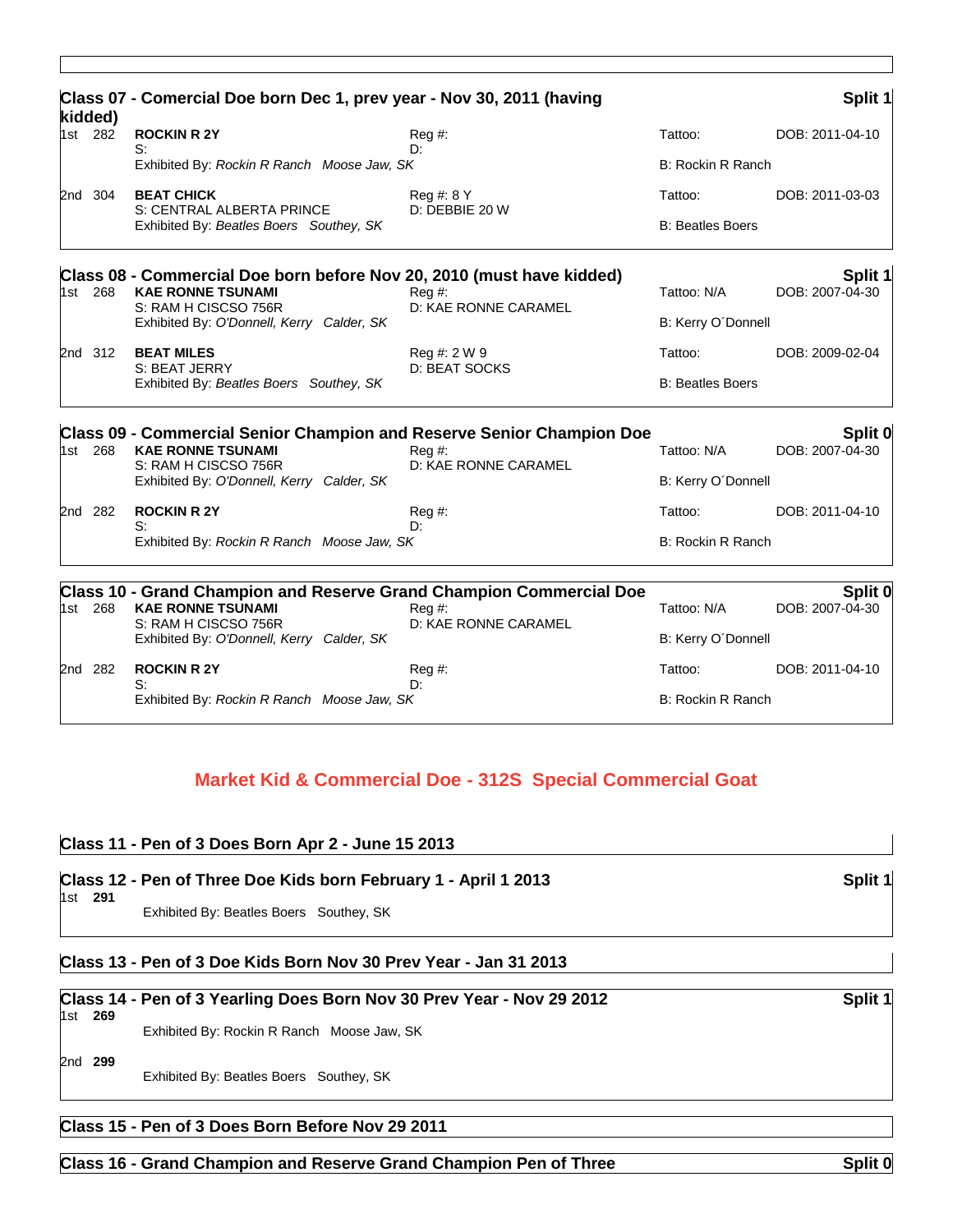|                                      |                                       |                                                                                                                                                                                                                                                                                                                                                                                                                                                                                                                                                                                                                                                                                           | DOB:                                                                                                                       |
|--------------------------------------|---------------------------------------|-------------------------------------------------------------------------------------------------------------------------------------------------------------------------------------------------------------------------------------------------------------------------------------------------------------------------------------------------------------------------------------------------------------------------------------------------------------------------------------------------------------------------------------------------------------------------------------------------------------------------------------------------------------------------------------------|----------------------------------------------------------------------------------------------------------------------------|
| S:                                   | D:                                    |                                                                                                                                                                                                                                                                                                                                                                                                                                                                                                                                                                                                                                                                                           |                                                                                                                            |
|                                      |                                       |                                                                                                                                                                                                                                                                                                                                                                                                                                                                                                                                                                                                                                                                                           |                                                                                                                            |
|                                      |                                       |                                                                                                                                                                                                                                                                                                                                                                                                                                                                                                                                                                                                                                                                                           |                                                                                                                            |
|                                      |                                       |                                                                                                                                                                                                                                                                                                                                                                                                                                                                                                                                                                                                                                                                                           | Split 1                                                                                                                    |
| <b>ROCKIN R 25A</b><br>S: COMMERCIAL | $Reg#$ :<br>D: COMMERCIAL             | Tattoo:                                                                                                                                                                                                                                                                                                                                                                                                                                                                                                                                                                                                                                                                                   | DOB: 2013-03-20                                                                                                            |
|                                      |                                       |                                                                                                                                                                                                                                                                                                                                                                                                                                                                                                                                                                                                                                                                                           |                                                                                                                            |
| <b>ROCKIN R 23A</b><br>S: COMMERCIAL | Reg #:<br><b>D: COMMERCIAL</b>        | Tattoo:                                                                                                                                                                                                                                                                                                                                                                                                                                                                                                                                                                                                                                                                                   | DOB: 2013-02-18                                                                                                            |
|                                      |                                       |                                                                                                                                                                                                                                                                                                                                                                                                                                                                                                                                                                                                                                                                                           |                                                                                                                            |
|                                      |                                       |                                                                                                                                                                                                                                                                                                                                                                                                                                                                                                                                                                                                                                                                                           |                                                                                                                            |
|                                      |                                       |                                                                                                                                                                                                                                                                                                                                                                                                                                                                                                                                                                                                                                                                                           | Split 0                                                                                                                    |
| <b>ROCKIN R 25A</b>                  | Reg #:                                | Tattoo:                                                                                                                                                                                                                                                                                                                                                                                                                                                                                                                                                                                                                                                                                   | DOB: 2013-03-20                                                                                                            |
| S: COMMERCIAL                        | <b>D: COMMERCIAL</b>                  |                                                                                                                                                                                                                                                                                                                                                                                                                                                                                                                                                                                                                                                                                           |                                                                                                                            |
| <b>ROCKIN R 23A</b>                  | Reg #:                                | Tattoo:                                                                                                                                                                                                                                                                                                                                                                                                                                                                                                                                                                                                                                                                                   | DOB: 2013-02-18                                                                                                            |
|                                      |                                       |                                                                                                                                                                                                                                                                                                                                                                                                                                                                                                                                                                                                                                                                                           |                                                                                                                            |
|                                      |                                       |                                                                                                                                                                                                                                                                                                                                                                                                                                                                                                                                                                                                                                                                                           | Split 1                                                                                                                    |
|                                      |                                       | <b>B</b> :                                                                                                                                                                                                                                                                                                                                                                                                                                                                                                                                                                                                                                                                                |                                                                                                                            |
| #33<br>S:                            | Reg #:<br>D:                          |                                                                                                                                                                                                                                                                                                                                                                                                                                                                                                                                                                                                                                                                                           | DOB: 2013-05-10                                                                                                            |
| #22                                  | Reg #:                                | Tattoo:                                                                                                                                                                                                                                                                                                                                                                                                                                                                                                                                                                                                                                                                                   | DOB: 2013-03-26                                                                                                            |
|                                      |                                       |                                                                                                                                                                                                                                                                                                                                                                                                                                                                                                                                                                                                                                                                                           |                                                                                                                            |
| # 25<br>S:                           | Reg #:<br>D:                          | Tattoo:                                                                                                                                                                                                                                                                                                                                                                                                                                                                                                                                                                                                                                                                                   | DOB: 2013-05-25                                                                                                            |
|                                      |                                       |                                                                                                                                                                                                                                                                                                                                                                                                                                                                                                                                                                                                                                                                                           |                                                                                                                            |
|                                      | UNKNOWN ANIMAL<br>S: COMMERCIAL<br>S: | Reg #:<br>Exhibited By: Rockin R Ranch Moose Jaw, SK<br>Class 17 - Market Kids 50 - 70 pounds<br>Class 18 - Market Kids 71-90 pounds<br>Exhibited By: Rockin R Ranch Moose Jaw, SK<br>Exhibited By: Rockin R Ranch Moose Jaw, SK<br>Class 19 - Market Kid 91 - 110 pounds<br><b>Class 20 - Grand Champion and Reserve Grand Champion Market Kid</b><br>Exhibited By: Rockin R Ranch Moose Jaw, SK<br><b>D: COMMERCIAL</b><br>Exhibited By: Rockin R Ranch Moose Jaw, SK<br>Class 21 - Pen of Three Market Kids 50 to 70 Pounds<br>Exhibited By: Venture 2 Steelman, SK<br>D:<br>Class 22 - Pen of Three Market Kids 71 to 90 Pounds<br>Class 23 - Pen of Three Market Kids Over 91 Pounds | Tattoo:<br>B:<br>B: Rockin R Ranch<br>B: Rockin R Ranch<br><b>B: Rockin R Ranch</b><br><b>B: Rockin R Ranch</b><br>Tattoo: |

# **Group Classes - 312C Group Classes**

# **Class 25 - Get Of Sire Split 1** 1st 281 Exhibited By: *Rockin R Ranch Moose Jaw, SK* **Class 26 - Produce of Dam Split 1** 263 Exhibited By: *Venture 2 Steelman, SK* **Class 27 - Dam And Daughter Split 1 Split 1 Split 1 Split 1 Split 1 Split 1 Split 1 Split 1 Split 1 Split 1 Split 1 Split 1 Split 1 Split 1 Split 1 Split 1 Split 1 Split 1 Split 1 S** 1st 311

Exhibited By: *Beatles Boers Southey, SK*